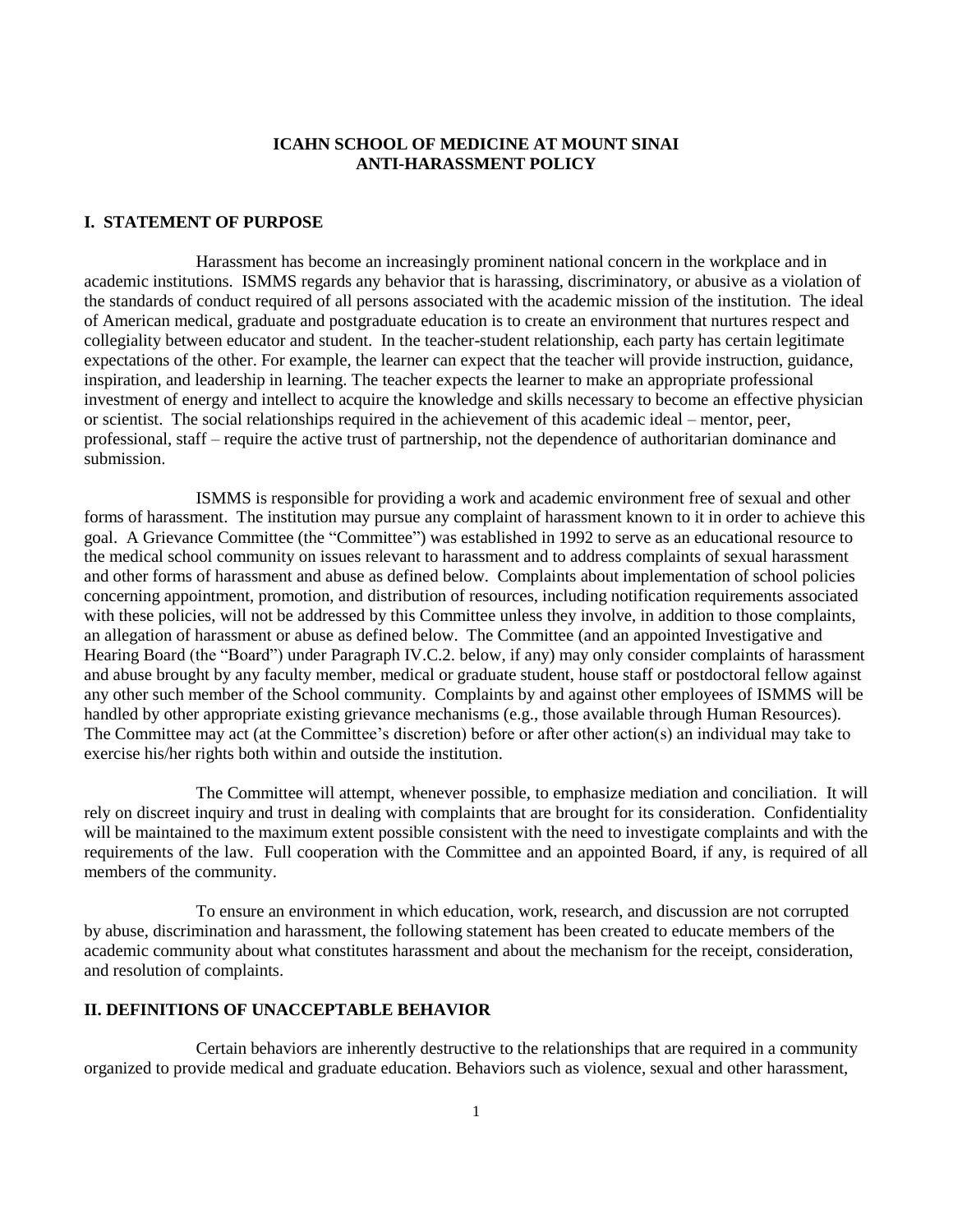abuses of power and discrimination (based on race, color, religion, national origin, gender, sexual orientation, veteran status, age, disability, citizenship, marital status, genetic predisposition or any other characteristic protected by law) will not be tolerated.

**A. Sexual Harassment** is defined as unwelcome sexual advances, requests for sexual favors, and/or other verbal or physical conduct of a sexual nature when:

- 1) submission to such conduct is made either explicitly or implicitly a term or condition of an individual's employment or academic success.
- 2) submission to or rejection of such conduct by an individual is used as a basis for employment or academic decisions affecting such an individual.
- 3) such conduct has the purpose or effect of unreasonably interfering with an individual's work or academic performance or creating an intimidating, hostile, or offensive work or academic environment. Sexual harassment is a violation of institutional policy and of city, state and federal laws. Sexual harassment need not be intentional to violate this policy.

## *Examples of sexual harassment include, but are not limited to*:

- inappropriate sexual advances, propositions or demands
- unwelcome physical contact
- inappropriate persistent public statements or displays of sexually explicit or offensive material which is not legitimately related to employment duties, course content or research
- threats or insinuations, which lead the victim to believe that acceptance or refusal of sexual favors, will affect his/her reputation, education, employment or advancement
- derogatory comments relating to gender or sexual orientation

In general, though not always, sexual harassment occurs in circumstances where the harasser has some form of power or authority over the life of the harassed. As such, sexual harassment does not fall within the range of personal private relationships. Although a variety of consensual sexual relationships are possible between medical supervisors and trainees, such relationships raise ethical concerns because of inherent inequalities in the status and power that supervisors wield in relation to trainees. Despite the consensual nature of the relationship, the potential for sexual exploitation exists. Even if no professional relationship currently exists between a supervisor and a trainee, entering into such a relationship could become problematic in light of the future possibility that the supervisor may unexpectedly assume a position of responsibility for the trainee.

**B. Discrimination** is defined as actions on the part of an individual*,* group *or* institution that treat another individual or group differently because of race, color, national origin, gender, sexual orientation, religion, veteran status, age, disability, citizenship, marital status, genetic predisposition or any other characteristic protected by law. Discrimination or harassment on the basis of these characteristics violates federal, state, and city laws and is prohibited and covered by this policy.

**C. Abuse** is defined, for purposes of this policy, as behavior that is viewed by society and by the academic community as exploitative or punishing without appropriate cause. It is particularly objectionable when it involves the abuse of authority.

## *Examples of behavior which may be abusive include, but are not limited to*: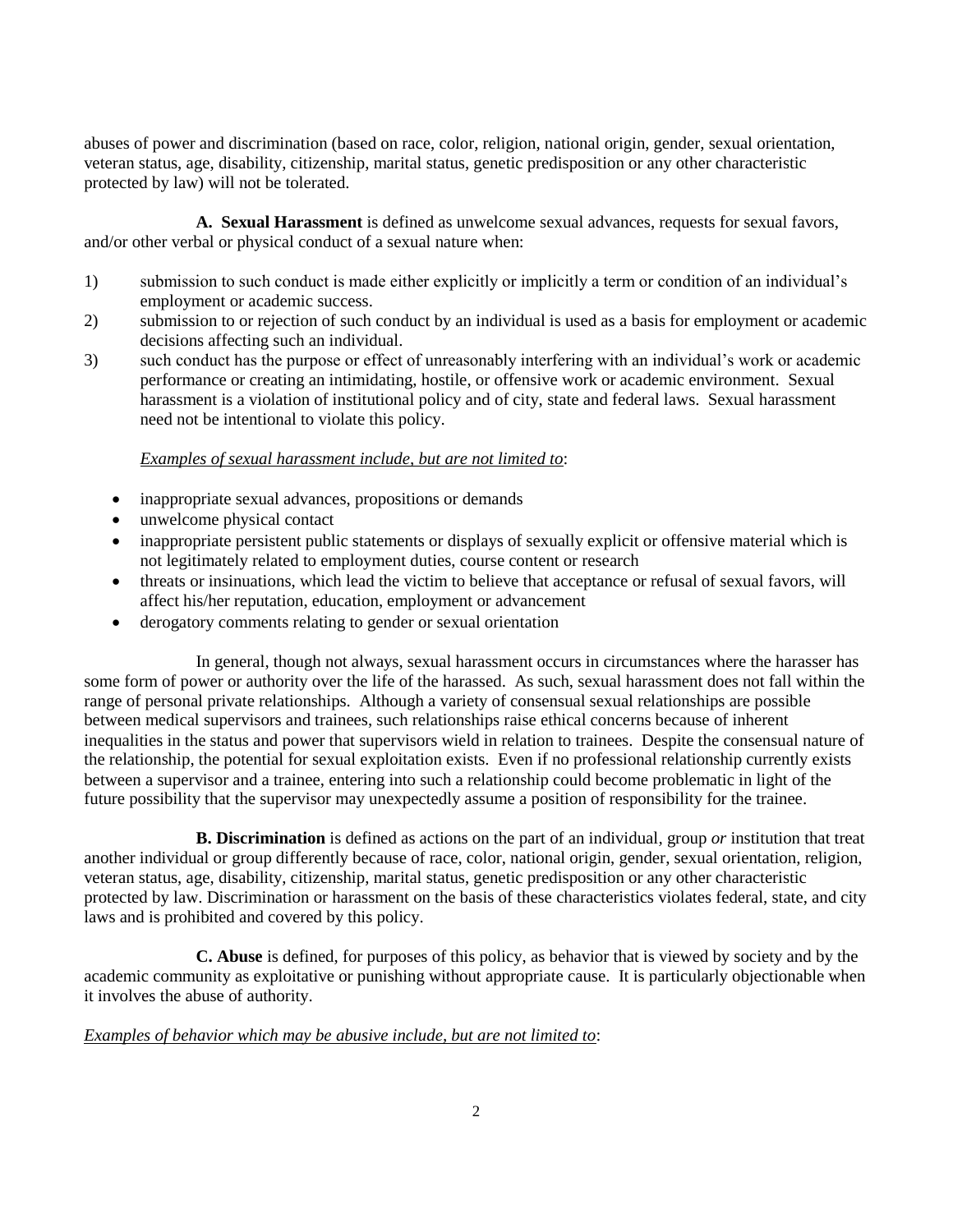- habitual conduct or speech that creates an intimidating, demeaning, degrading, hostile, or otherwise seriously offensive working or educational environment
- physical punishment
- repeated episodes of verbal punishment (e.g. public humiliation, threats and intimidation)
- removal of privileges without appropriate cause
- grading or evaluations used to punish rather than to evaluate objective performance
- assigning tasks solely for punishment rather than educational purposes
- repeated demands to perform *personal* services outside job description
- intentional neglect or intentional lack of communication
- requirements of individuals to perform unpleasant tasks that are entirely irrelevant to their education and employment that others are not also asked to perform

Constructive criticism, as part of the learning process, does not constitute harassment. To be most effective, negative feedback should be delivered in a private setting that fosters free discussion and behavioral change.

## **III. GRIEVANCE COMMITTEE**

#### **A. Purview**

The Committee is charged with addressing any complaint of harassment or abuse brought by any member of the faculty, medical or graduate student, house staff officer or postdoctoral research fellow against any other such member of the school community. Although harassment can be broadly defined to include the types of behavior described in Section II above, complaints that fall under the ISMMS Sexual Misconduct Policy (*i.e.*, those that allege Sexual Misconduct as that term is defined in that policy) will be handled in accordance with the ISMMS Sexual Misconduct Policy's requirements. "Sexual Misconduct" includes conduct such as: Sexual assault, rape, sexual abuse, sexual exploitation, stalking, and relationship violence. A copy of the ISMMS Sexual Misconduct Policy can be found here:

[http://icahn.mssm.edu/static\\_files/MSSM/Files/Education/Student%20Resources/20015%20Student%20Handboo](http://icahn.mssm.edu/static_files/MSSM/Files/Education/Student%20Resources/20015%20Student%20Handbooks%20Policies/SexualMisconductPolicy1.pdf) [ks%20Policies/SexualMisconductPolicy1.pdf\)](http://icahn.mssm.edu/static_files/MSSM/Files/Education/Student%20Resources/20015%20Student%20Handbooks%20Policies/SexualMisconductPolicy1.pdf).

### **B. Composition of the Committee**

Full-time and voluntary faculty (both clinical and basic science), medical students, graduate students, house staff, and post-doctoral fellows are eligible to become members of the Committee. Every effort will be made to have the Committee reflect the full diversity of the medical school population and to include members who have counseling experience. The Chairperson of the Committee (the "Chairperson") shall be a faculty member with experience in counseling and who does not have an administrative appointment. All members of the Committee, including the Chairperson, will be appointed by and will serve at the discretion of the Dean.

### **IV. GRIEVANCE PROCEDURES**

**A.** Any member of the faculty, any medical or graduate student, house officer or postdoctoral research fellow who believes that he or she has been harassed or abused by any other such member of the School community may contact any member of the Committee or the Chairperson to seek advice, or may submit a written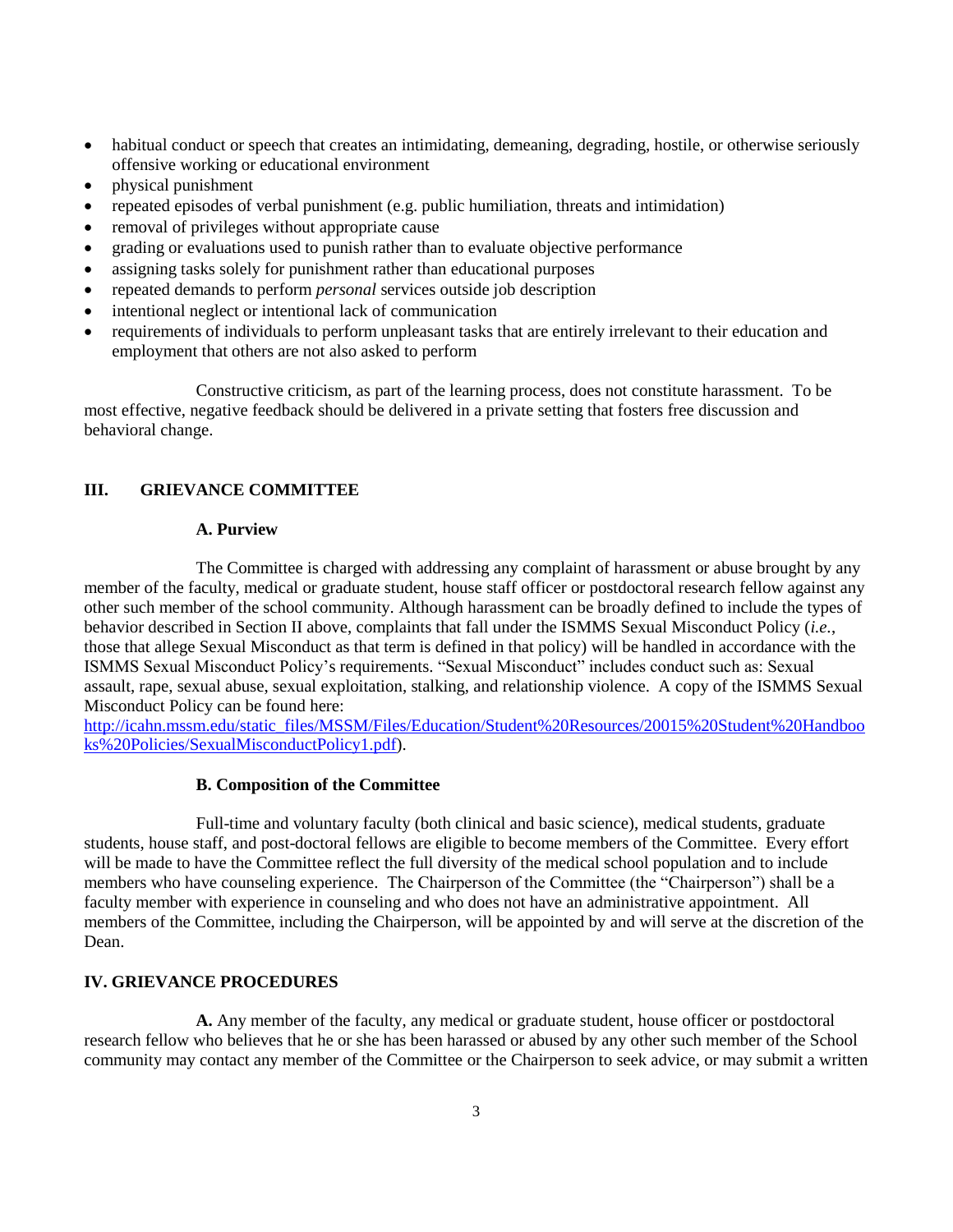complaint to the Committee. The Committee member contacted can discuss the matter with the complainant, advise the complainant of his/her alternatives in pursuing the complaint, including, if the complainant agrees, (and where permitted by law), helping the complainant to resolve the complaint informally, and, to the extent requested by the complainant and feasible (and, again, where permitted by law), without revealing the complainant's name. Such help may include, but is not limited to, assisting the complainant in drafting a letter to the alleged offender asking that he/she stop the behavior, or coaching the complainant in preparation for a conversation with the alleged offender. The complainant may ask the Committee member to meet directly with the person accused to seek a resolution.

If the complaint includes an alleged violation of law, the Committee member initially contacted *must* bring the complaint to the full Committee, and, if the allegations are found by the Committee to warrant further examination by the Committee, the complaint must be fully documented and investigated, and a report made to the Dean.

**B.** Upon request of the complainant to the Committee member originally contacted, or upon receipt of written complaints to the Committee, or when required by law, the complaint, with the names of the complainant, respondent and, to the extent possible, department withheld, will be discussed by the Committee at its next regular meeting.

**C**. Following discussion of the complaint, the Committee has 2 options:

1. It can decide that even if the allegation is true, it does not constitute harassment or abuse. The complainant will be notified of the finding and can be offered guidance and/or assistance in resolving the matter, or be referred to another, more appropriate venue or process, such as Human Resources, the appropriate School Ombudsperson, the Faculty Council, the Professionalism Committee or the appropriate process delineated in ISMMS' Sexual Misconduct Policy (as applicable) to pursue the complaint.

2. It can decide that the allegation is sufficiently serious to warrant further investigation. Unless previously submitted, the complainant will be requested to submit a full written account of the complaint. Upon receipt of the written complaint, the Chairperson will appoint a five-member Board and two alternates.

The Chairperson will serve as chair of the Board (or, in case of conflict of interest or other inability to serve, appoint another Committee member) and will appoint at least 4 additional individuals and at least 2 alternates to consider the complaint. Students, postdoctoral fellows, and house staff members are to be excluded from the Board in cases involving a faculty member alleging harassment by another faculty member. In cases involving a student, postdoctoral fellow or house staff (either as an accuser or accused), at least one of the members of the Board will be from the same group. Each Board will have at least one member with experience in counseling, and at least 3 faculty. In the event the Chairperson is unable to compose a Board entirely from the existing members of the Committee, he/she may appoint, on an *ad hoc* basis, other members of the School community who otherwise satisfy the eligibility criteria for membership on the Committee (see Section III.B. above).

**D.** Upon selection of the Board, the complainant will be notified of the names of Board members, and will have 48 hours from receipt of such notification to challenge, in writing, any member for cause. The respondent will be notified that a complaint has been brought against him/her, the name of the complainant, the nature of the complaint and the names of the members of the Board. The respondent shall also have 48 hours from receipt of notification to challenge, in writing, any member of the Board for cause. In the event of a challenge, the Chairperson will decide on the merits and replace Board members if necessary. In the event that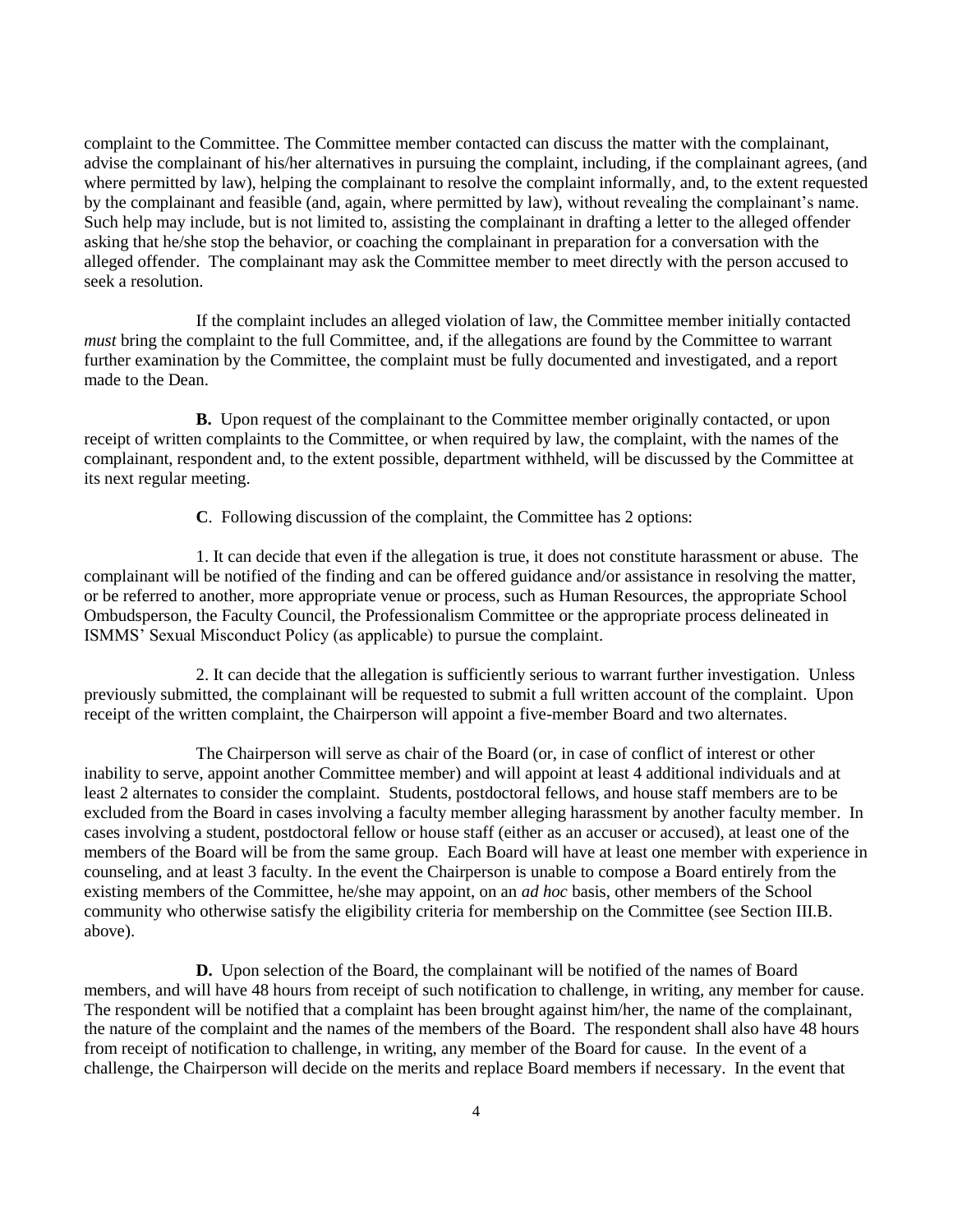the Chairperson is unable to appoint a sufficient number of members not disqualified for cause, the Dean will appoint additional members.

**E.** Investigative and Hearing Board Procedures.

The preliminary stages of the investigation may consist of meetings of one or more members of the Board with the complainant, respondent and other members of the community who might have relevant information. In the event that preliminary meetings have been held, all information obtained in these meetings will be shared with the entire Board. In all meetings, confidentiality will be stressed.

The respondent will receive the full written complaint with the supporting documentation provided by the complainant to the Board and will be afforded two weeks to provide a written response. This response will be distributed to the Board and provided to the complainant.

The Board will then hold one or more hearings, which the complainant and respondent will attend, either individually or together, along with any other witnesses the Board deems relevant to the complaint. At the hearing, each of the parties may be accompanied by an advisor, who is a member of the Mount Sinai community, but who is *not a lawyer*, and who will not function as an advocate during the hearing.

At the close of the hearing(s), the Board will deliberate the findings without the presence of either the complainant or the respondent.

Upon concluding its deliberations, the Board will vote on whether or not there has been a violation of this policy based on a majority vote. Recommendations for remedial actions will be discussed. A full report will be drafted, including the findings, vote and recommendations of the majority. It will then be submitted to the Dean.

The Board's written report will include:

a) a determination that a violation of this policy did or did not take place b) a listing of its findings of fact c) a summary of the written submissions of the parties d) a summary of testimony at the hearing e) a summary of evidence gathered during the investigation f) the conclusions it has drawn from this material g) its recommendations for action to be taken by the Dean. The Board may recommend sanctions based on the severity of the offense.

Sanctions may include, but are not limited to, verbal reprimand, written reprimand, change in job responsibilities, suspension, discharge, and expulsion.

The Board and/or the Committee may, at their discretion, modify the Grievance Procedures depending on the nature of a particular complaint.

**F.** Dean's Review